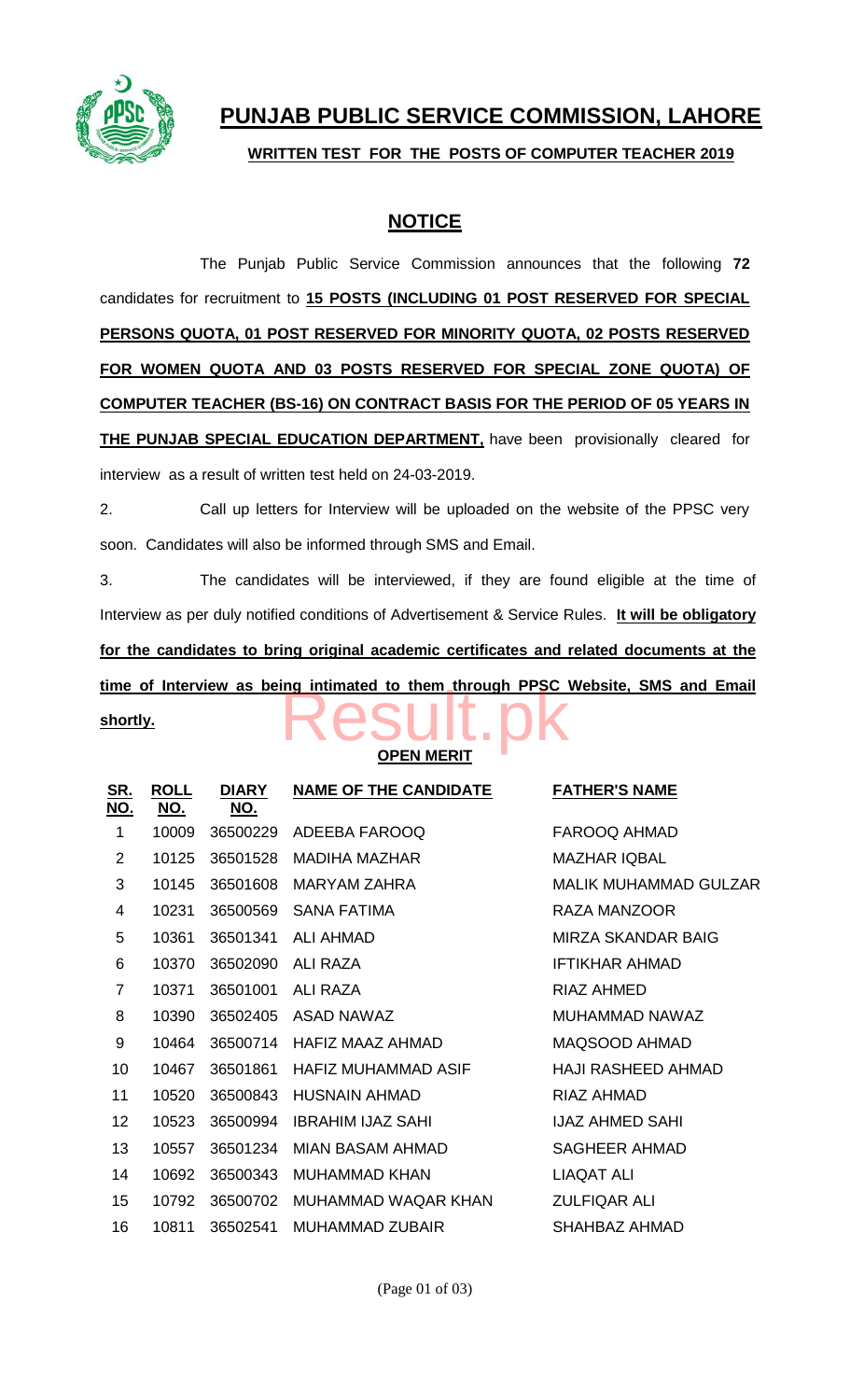| 17                       | 10839                     | 36501365                   | <b>NOMAN HAFEEZ</b>                         | MUHAMMAD HAFEEZ             |
|--------------------------|---------------------------|----------------------------|---------------------------------------------|-----------------------------|
| 18                       | 10841                     | 36500221                   | <b>NUMAN BABAR</b>                          | MUHAMMAD RAMZAN BABAR       |
| 19                       | 10935                     | 36502402                   | TAHA MUDASSIR                               | <b>MUDASSIR HUSSAIN</b>     |
| 20                       | 10943                     | 36502312                   | <b>TARIQ ALI</b>                            | <b>MASOOD AHMAD</b>         |
| 21                       | 12167                     | 36500515                   | <b>HAMZA MASOOD</b>                         | <b>MASOOD AHMED</b>         |
| 22                       | 12188                     | 36501866                   | <b>MUBASHIR HASAN AWAN</b>                  | PERVAIZ AKHTER              |
| 23                       | 12208                     | 36500225                   | <b>MUHAMMAD FARHAN</b>                      | <b>MUHAMMAD ASHFAQUE</b>    |
| 24                       | 12220                     | 36501037                   | MUHAMMAD KAMRAN JAVED                       | MUHAMMAD IRFAN JAVED        |
| 25                       | 12240                     | 36502111                   | MUHAMMAD USMAN                              | RAUF AHMED                  |
| 26                       | 13042                     | 36500681                   | <b>IQRA NAEEM</b>                           | <b>NAEEM SHAHZAD</b>        |
| 27                       | 13090                     |                            | 36501859 SAIRA PARVEEN                      | <b>MUHAMMAD ALI</b>         |
| 28                       | 13183                     | 36501541                   | <b>IZHAR</b>                                | <b>MUHAMMAD RASHEED</b>     |
| 29                       | 13332                     | 36500485                   | NOFAL EJAZ                                  | EJAZ AHMAD RAAN             |
| 30                       | 14034                     | 36501414                   | HAMNA FAYYAZ                                | <b>FAYYAZ AHMAD RAJPOOT</b> |
| 31                       | 14195                     | 36502365                   | <b>MAZHAR ABBAS</b>                         | <b>GHULAM FARID</b>         |
| 32                       | 14210                     | 36501085                   | MUHAMMAD AKHTAR HUSSAIN                     | NAZAR AHMAD                 |
| 33                       | 16065                     | 36502579                   | <b>NAILA KOUSAR</b>                         | <b>MUHAMMAD ISMAIL</b>      |
| 34                       | 16172                     | 36500319                   | DANYAL AHMED                                | <b>MASROOR AHMAD</b>        |
| 35                       | 16233                     | 36500720                   | <b>MUHAMMAD FAISAL</b>                      | <b>MUHAMMAD PERVAIZ</b>     |
| 36                       | 16286                     | 36501931                   | MUHAMMAD WAJID                              | MUHAMMAD HAFEEZ             |
| 37                       | 17057                     | 36500507                   | ALI RAZA                                    | <b>BASHIR AHMED</b>         |
| 38                       | 17074                     | 36500967                   | <b>HAMZA ZAFEER</b>                         | MUHAMMAD ZAFEER U DEEN      |
| 39                       |                           |                            | 17133 36502563 NASIR MAHMOOD                | <b>ABDUL RAHEEM</b>         |
| 40                       | 17138                     | 36501858                   | ∔<br><b>QAMAR SHAHZAD</b>                   | <b>MUHAMMAD AKBAR</b>       |
|                          |                           |                            | <b>SPECIAL PERSONS QUOTA</b>                |                             |
| <u>SR.</u><br><u>NO.</u> | <b>ROLL</b><br><u>NO.</u> | <b>DIARY</b><br><u>NO.</u> | <b>NAME OF THE CANDIDATE</b>                | <b>FATHER'S NAME</b>        |
| 41                       | 10003                     | 36502278                   | <b>FOZIA ATTA-UL-REHMAN</b>                 | ATTA-UL-REHMAN              |
| 42                       | 10289                     | 36501384                   | <b>ABDULLAH TAYYAB</b>                      | <b>IDREES AHMAD</b>         |
| 43                       | 10296                     | 36502299                   | HAFIZ MUHAMMAD SOHAIL RIAZ<br><b>CHEEMA</b> | MUHAMMAD RIAZ CHEEMA        |
| 44                       | 12117                     | 36500216                   | <b>MUHAMMAD ALI</b>                         | <b>JAMSHED ALI</b>          |
| 45                       | 15026                     | 36500983                   | <b>FAISAL HAQ</b>                           | <b>ABDUL HAQ</b>            |
| <b>MINORITY QUOTA</b>    |                           |                            |                                             |                             |
| <u>SR.</u><br>NO.        | <b>ROLL</b><br><u>NO.</u> | <b>DIARY</b><br>NO.        | <b>NAME OF THE CANDIDATE</b>                | <b>FATHER'S NAME</b>        |
| 46                       | 10852                     | 36502107                   | <b>RAHEEL YOUNAS</b>                        | YOUNAS SHAD                 |
| 47                       | 16190                     | 36500712                   | <b>IMRAN ANWAR</b>                          | <b>ANWAR MASIH</b>          |
|                          |                           |                            | <b>WOMEN QUOTA</b>                          |                             |
| <u>SR.</u>               | <b>ROLL</b>               | <b>DIARY</b>               | <b>NAME OF THE CANDIDATE</b>                | <b>FATHER'S NAME</b>        |
| NO.                      | <u>NO.</u>                | NO.                        |                                             |                             |
| 48                       | 10130                     | 36501621                   | <b>MAIRA FALAK</b>                          | <b>FALAK SHER</b>           |
| 49                       | 10134                     | 36501685                   | <b>MARIA KHURSHID</b>                       | <b>MUHAMMAD KHURSHID</b>    |
| 50                       | 10234                     | 36501553                   | <b>SANA MUNIR</b>                           | ANWAR<br><b>MUNIR AHMED</b> |
|                          |                           |                            |                                             |                             |